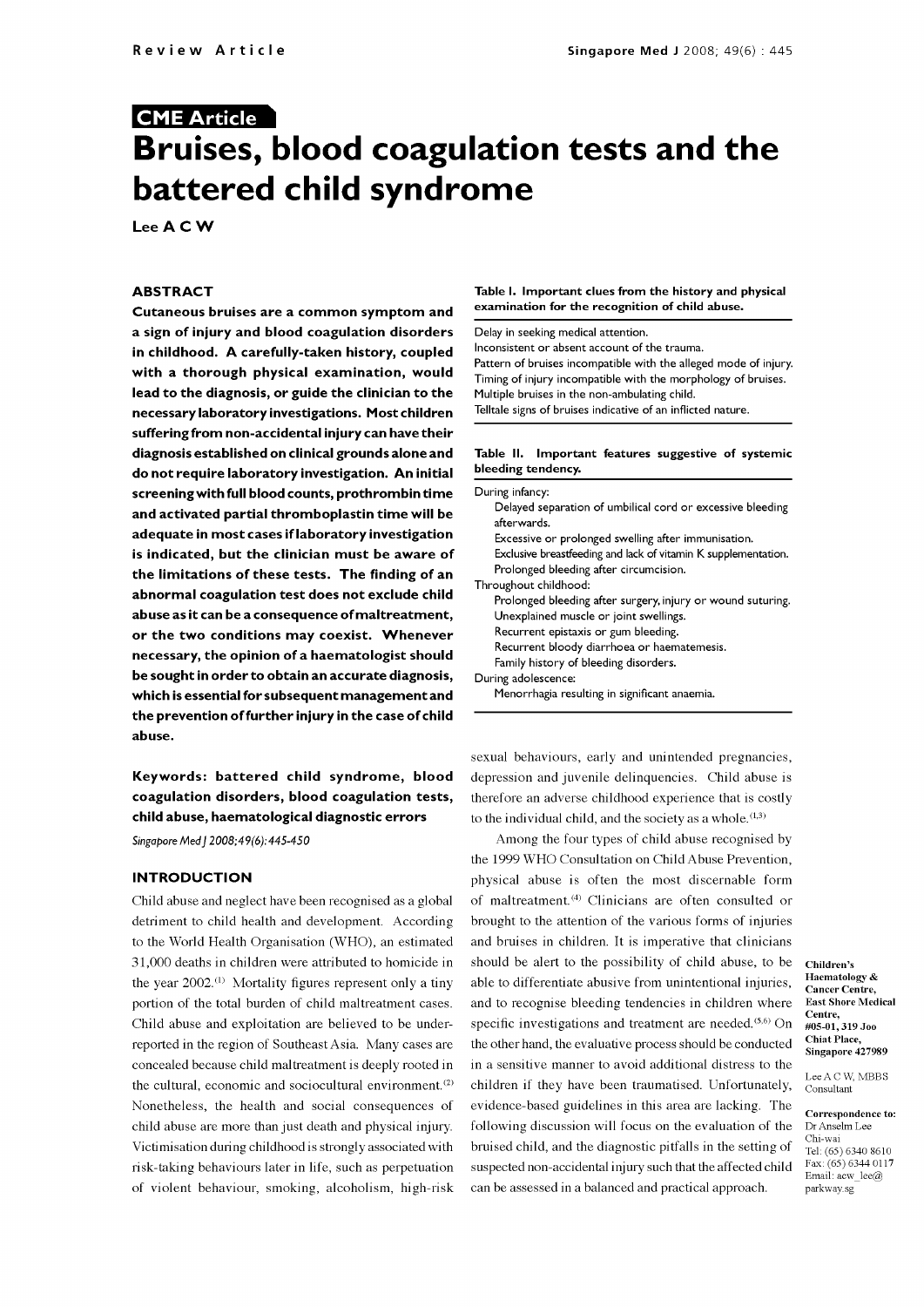| Gender/age of child | Underlying disease                                     | Clinical manifestations                                                                                     | Reference |
|---------------------|--------------------------------------------------------|-------------------------------------------------------------------------------------------------------------|-----------|
| Male/10 mth         | Haemophilia A                                          | Widespread bruises of different ages; old fracture of clavicle                                              | 21        |
| Male/4 mth          | Vitamin K deficiency & cystic fibrosis                 | Recurrent bruises, petechiae, failure to thrive and anaemia                                                 |           |
| Male/I yr           | Vitamin K deficiency & cystic fibrosis                 | Generalised bruises                                                                                         |           |
| Female/2 yr         | Acute lymphoblastic leukaemia                          | Recurrent bruises for one month; died with widespread<br>leukaemic infiltration and haemoglobin of 1.8 g/dL |           |
| Male/4 yr           | Meningitis & disseminated<br>intravascular coagulation | Multiple bruises, fever, lethargy and death                                                                 |           |
| Female/2 yr         | Meningitis & disseminated<br>intravascular coagulation | Bruises on cheek and thigh, fever and death                                                                 |           |
| Male/3 yr           | Haemophilia A                                          | Multiple bruises                                                                                            | 8         |
| Not mentioned       | Three cases of immune<br>thrombocytopenic purpura      | Widespread bruises                                                                                          |           |
| Not mentioned       | Haemorrhagic disease of newborn                        | Not mentioned                                                                                               |           |
| Male/10 mth         | Haemophilia A                                          | Recurrent spontaneous bruises and ecchymosis,<br>epistaxis, and oral mucosal bleeding                       | 9         |
| Female/9 mth        | Glanzmann's thrombasthenia                             | Recurrent bruises and epistaxis                                                                             |           |
| Female/1 yr 7 mth   | Acquired inhibitors to factors<br>II.VIII and IX       | Spontaneous bruises and ecchymosis for two weeks<br>after a diarrhoeal illness                              | 20        |
| Male/5 yr           | Immune thrombocytopenic purpura                        | Three-day history of unexplained bruises                                                                    | 22        |
| Female/2 yr         | Immune thrombocytopenic purpura                        | Two-day history of unexplained bruises                                                                      |           |
| Male/8 mth          | Haemophilia B                                          | Insidious onset of unexplained bruises,<br>especially when the child attempted to walk                      |           |
| Male/14 mth         | Factor XIII deficiency                                 | Delayed cord separation with excessive bleeding;<br>multiple intracranial haemorrhages                      | 23        |

Table Ill. Reported cases of bleeding disorders mistaken as child abuse.

#### THE MEDICAL HISTORY

setting of suspected child abuse is seldom simple or straightforward. Because of the fear of the consequences, and (7) consequences of the bleeding, such as anaemia or the accompanying caretaker is often unwilling to disclose the manner in which the child was injured. For the same reason, but not the same kind of fear, the child victim will find it difficult to tell the truth when the caretaker is around. In some cases, the child is forced to offer a fabricated history as an explanation of his or her own Immune thrombocytopenic purpura is characterised illness. In other cases, the caretaker alleges that the child by petechiae or pin-point haemorrhages in the skin and has a tendency to bruise easily. Yet, in some other cases, especially in young toddlers or infants, no reasons will be given at all. However, the medical history remains a powerful tool to pick up important clues for the recognition or even the diagnosis of child maltreatment (Table I), to differentiate the child with a genuine bleeding tendency (Table II), and to guide subsequent laboratory investigations if necessary. $\sigma$  In order to accomplish these tasks, the clinician must approach the child and the family in a systematic and tactful manner. A multidisciplinary team support would be most helpful if this is available.

should be evaluated with respect to his or her personal history of bleeding as well as the bleeding history in the family. $(5,6)$  The bleeding history should include: (1) acute or chronic or recurrent pattern of bleeding, (2) age of onset, (3) recent infection or drug exposure,

Taking a reliable medical and social history in the multiple sites of bleeding, (6) involvement of mucous (4) morphology of cutaneous bleeding, (5) localised or membranes, muscles, joints, or other internal organs, need for transfusion treatment. For instance, children with hereditary bleeding disorders often present early, usually by the time they start ambulating, and there may be a positive family history. Boys with haemophilia typically present with intra -articular or intramuscular bleeding. Immune thrombocytopenic purpura is characterised mucous membranes. The onset is often abrupt and there may be a preceding account of infection or vaccination. Menorrhagia is a particularly troublesome symptom in post -pubertal girls with systemic bleeding disorders. On the other hand, a clinically significant bleeding diathesis as tonsillectomy or appendectomy, without excessive, prolonged or delayed haemorrhage.

When a bleeding diathesis is suspected, the child occur? Where and how did it happen? Who else was When an apparently traumatic event is given to account for the child's bruises, the clinician should enquire into the details of the trauma. When did the "accident" present? What did the caretaker do afterwards? It is quite useful for the clinician to ask the caretaker a second time about the incident a day or two later. When the account of injury is fabricated, the caretaker may forget some of the details and come up with a different version. On other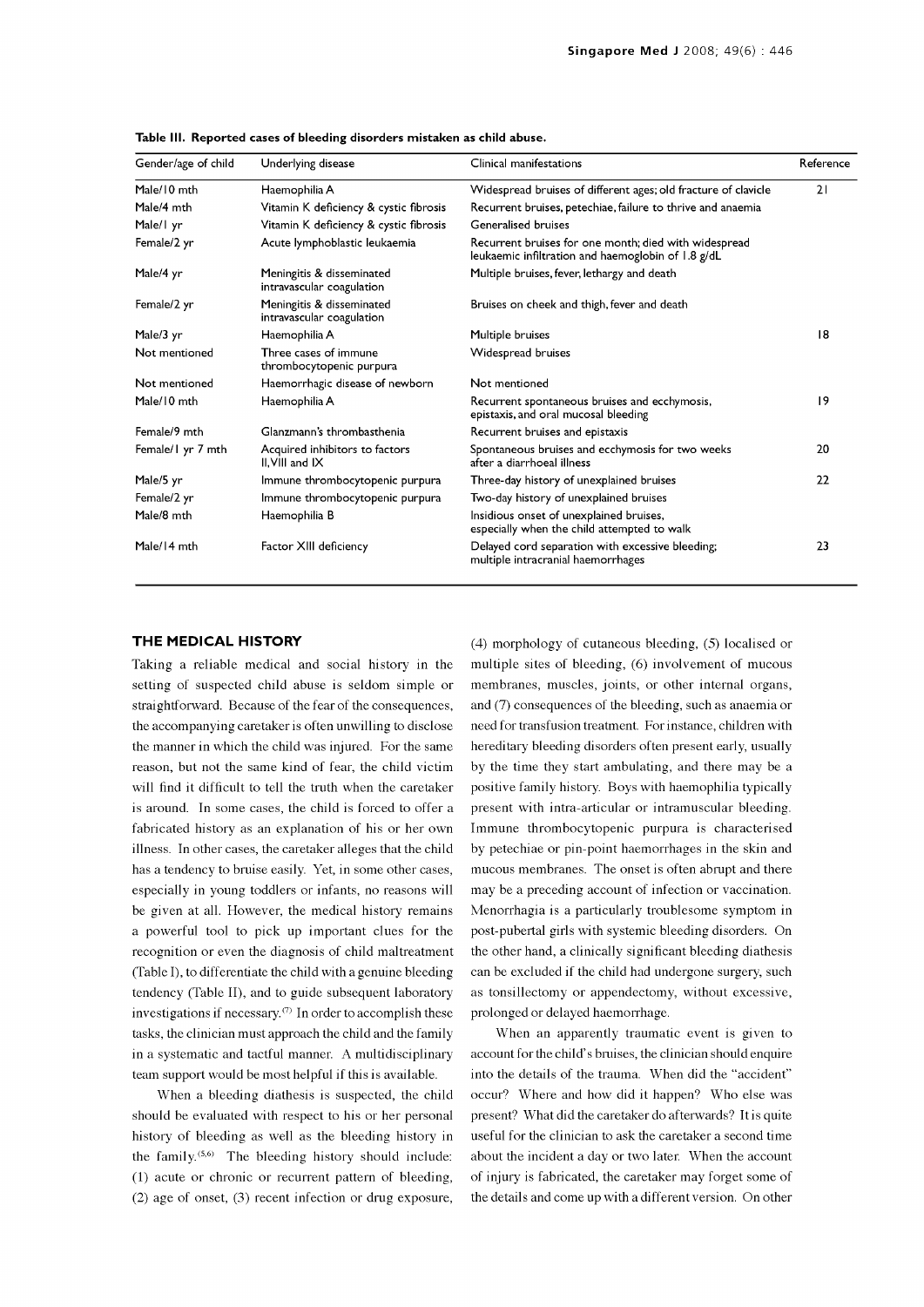

Fig. I Photographs of cutaneous bruises that are highly indicative of child physical abuse: (a) Characteristic loop-shaped bruise from beating with a coat hanger. (b) Spanking marks caused by a back-scratcher. (c) Multiple spanking marks caused by a rattan cane.<br>(d) Slap marks caused by blows on the cheek. (e) Ligature mark around the neck. (f) Multiple b pipe. (g) Imprint from beating with a slipper. (h) Pinch marks on the pinna.

occasions, the caretaker may try to "correct" the earlier account of injury when they suspect the first account was not convincing enough. In older children who can verbalise, the clinician should create an opportunity to talk to them when their caretakers are not around. Given a non threatening environment, supported by caring people, and sometimes with a gesture to suggest that the first account of injury is not credible, the child may be able to articulate how the actual injury happened.<sup>(8)</sup>

#### THE PHYSICAL EXAMINATION

The child should be evaluated with respect to his or her growth parameters. Physically -abused children are often normal in terms of growth and nutritional status, unless they are victims of neglect as well. The sites and morphology of the bleeding should be carefully documented, and associated injuries should be looked for. the joints and muscle wasting are common accompanying thrombocytopenia or congenital thrombocytopathy often present with mucocutaneous bleeding and petechial haemorrhages. The latter bleeding is often reproduced in

the arm after a tourniquet is tied for venipuncture, or seen in the face after vigorous crying.

Disorders in connective tissue is an uncommon cause of easy bruising and may rarely be confused with child abuse.<sup>(9,10)</sup> The vascular fragility that gives rise to cutaneous bruises is often found along with generalised connective tissue fragility, skin hyperextensibility, joint hypermobility and paper-tissue scars. Generalised petechial bleeding associated with gingival hypertrophy and bleeding is rarely seen in children with vitamin C deficiency, although a recent case reported an autistic child who had been given a highly-restricted diet.<sup>(11)</sup> A perifollicular pattern of cutaneous bleeding is characteristic in scurvy.

Cutaneous ecchymosis and intra-articular bleeding are with a stick or rod leave characteristic marks that even<br>typically seen in patients with haemophilia. Deformity of non-medically trained personnel can identify. Bruises signs in older haemophilic children. Children with hanger, electric cord, rubber hose, the soles of a shoe On the other hand, when bruises occur as a result of inflicted injury, the bruises may conform to the shape of the injuring instrument (Fig. 1). Slapping and beating non-medically trained personnel can identify. Bruises left by beating with a belt or strap, belt buckle, coat or sandal often leave typical patterns of bruises that can be matched to the shape of the instrument. A careful search and documentation of such injuries can provide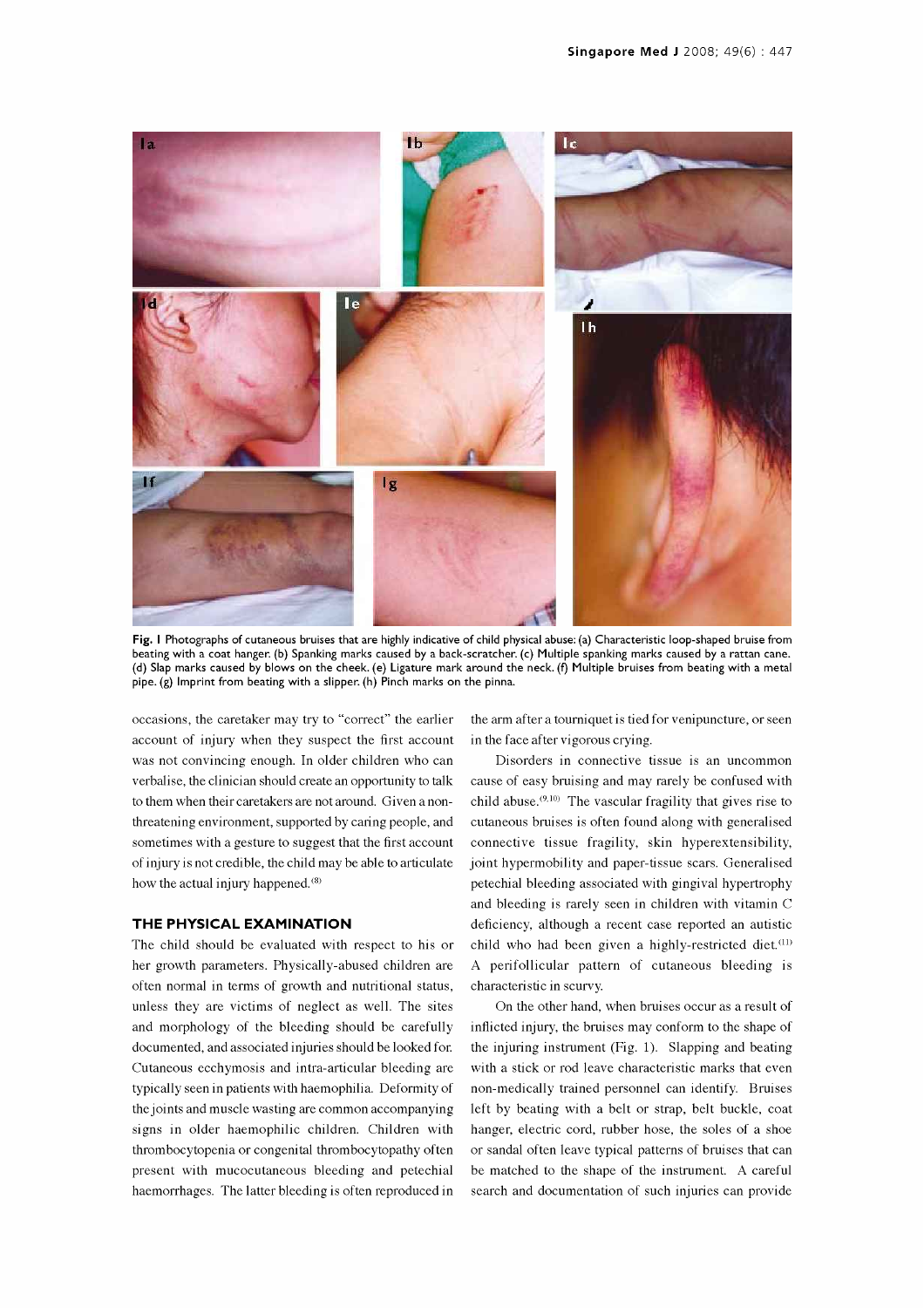powerful evidence to child abuse. Additional findings, such as injury to the labial frenum, traumatic rupture of the tympanic membrane and fractures, can further support the diagnosis of child abuse in uncertain cases.

#### DATING BRUISES

While cutaneous bruises show sequential colour changes as the extravasated blood in the subcutaneous region is gradually decomposed and reabsorbed, the timing that each of the different discolouration takes place is highly variable. A purplish-reddish discolouration is generally a sign of a "fresh" bruise which can be seen as long as seven days after the injury. The appearance of a greenishyellowish discolouration generally signifies an "old" bruise, but can be seen as early as 24 hours after the injury. $(12)$  It is not surprising when a group of 50 children presented with accidental bruises to an emergency department, the accuracy of dating of the bruises by a group of 63 clinicians ranged from  $0\%$  to  $100\%$ .<sup>(13)</sup> Thus, under most circumstances, dating a bruise is an inaccurate practice. Bleeding under the mucous membranes does not undergo colour changes, and hence can never be dated.

#### BLOOD COAGULATION STUDIES

The majority of children undergoing evaluation of suspected child abuse do not require laboratory investigations, as the diagnosis can be established by a carefully -taken history and thorough physical examination and documentation. Of the 320 children admitted consecutively for evaluation of child abuse in Hong Kong, only 51 (16%) required blood coagulation studies while maltreatment was ascertained in 74% of them.<sup> $(7)$ </sup> Blood coagulation tests are indicated only when a bleeding diathesis is suspected on clinical grounds, or when a pattern of bleeding remained unexplained after initial evaluation. It is unfortunate that in some jurisdictions, blood tests have become a legal necessity and this has been viewed as a form of "abuse". (6)

In general, full blood counts, prothrombin time (PT) and activated partial thromboplastin time (APPT) measurements are commonly used as screening tests. Tests for bleeding time may be required if a qualitative platelet defect is suspected. The need for more specific tests, such as bone marrow examination when malignancy is suspected, platelet function studies, and measurement of specific coagulation factor activities, will be determined by the findings of the screening tests.

Rarely, children with hereditary bleeding disorders may present with normal platelet counts, coagulation screens and bleeding time. Factor XIII deficiency classically presents as prolonged bleeding from the umbilical cord, delayed bleeding from injury and intracranial bleeding. $(14)$  Its presence may be suspected when clot stability cannot be sustained in urea or acetic acid solution. Patients with hereditary disorders in fibrinolysis such as  $\alpha_2$ -plasmin inhibitor (antiplasmin) deficiency and plasminogen activator inhibitor-1 deficiency may be  $clinically$  indistinguishable from haemophilia.<sup> $(15)$ </sup> Specific functional assays are needed to confirm their diagnosis.

With this clinically -based evaluative approach and selective use of laboratory tests in 16% of the cases, the author has been able to ascertain 568 (79%) of 720 children suspected of child physical abuse in Hong Kong,<sup>(4)</sup> while diagnosing factor II deficiency and immune thrombocytopenic purpura, respectively, in two of the children. $\sigma$  The diagnosis of inflicted head injury (or the shaken baby syndrome) with successful prosecution can be made without exhaustive laboratory investigations to exclude every kind of known haemorrhagic disorders.<sup>(16,17)</sup>

#### PITFALLS IN DIAGNOSIS

Diagnostic errors may occur when a child with a genuine bleeding disorder is mistaken for child abuse, or when maltreatment is missed in the child with coexisting bleeding diathesis. Children with bleeding disorders may be initially thought to be victims of maltreatment (Table III), but misdiagnosis is extremely rare when the patients are evaluated in a systematic manner. Of the 2,578 cases evaluated by the child abuse team in Leeds, only five (0.2%) children were found to have coagulation disorders, including immune thrombocytopenic purpura, haemophilia A and vitamin K deficiency bleeding.<sup>(18)</sup> Case reports of Glanzmann's thrombasthenia, haemophilia A, and acquired haemophilia have been described in the literature when an initial diagnosis of child abuse was erroneously made.<sup> $(19,20)$ </sup> However, the correct diagnoses were made after careful clinical evaluation and timely laboratory tests.

In a review of conditions mistaken for child abuse, Bays mentioned seven cases of "occult" coagulopathies, including haemophilia, acute lymphoblastic leukaemia, vitamin K deficiency bleeding (or haemorrhagic disease of newborns), and disseminated intravascular coagulation, as examples of misdiagnosis. (21) Harley also reported two cases of immune thrombocytopenic purpura and a case of haemophilia B that were initially thought to have been due to maltreatment. (22) However, re-examination of their clinical manifestations and the final diagnosis suggest that these diagnoses should not have been missed if the children had been evaluated systematically. For instance, in the most recently-reported case, a two-year-old child had been put under social scrutiny because of suspected child abuse from an incident of "unexplained" intracranial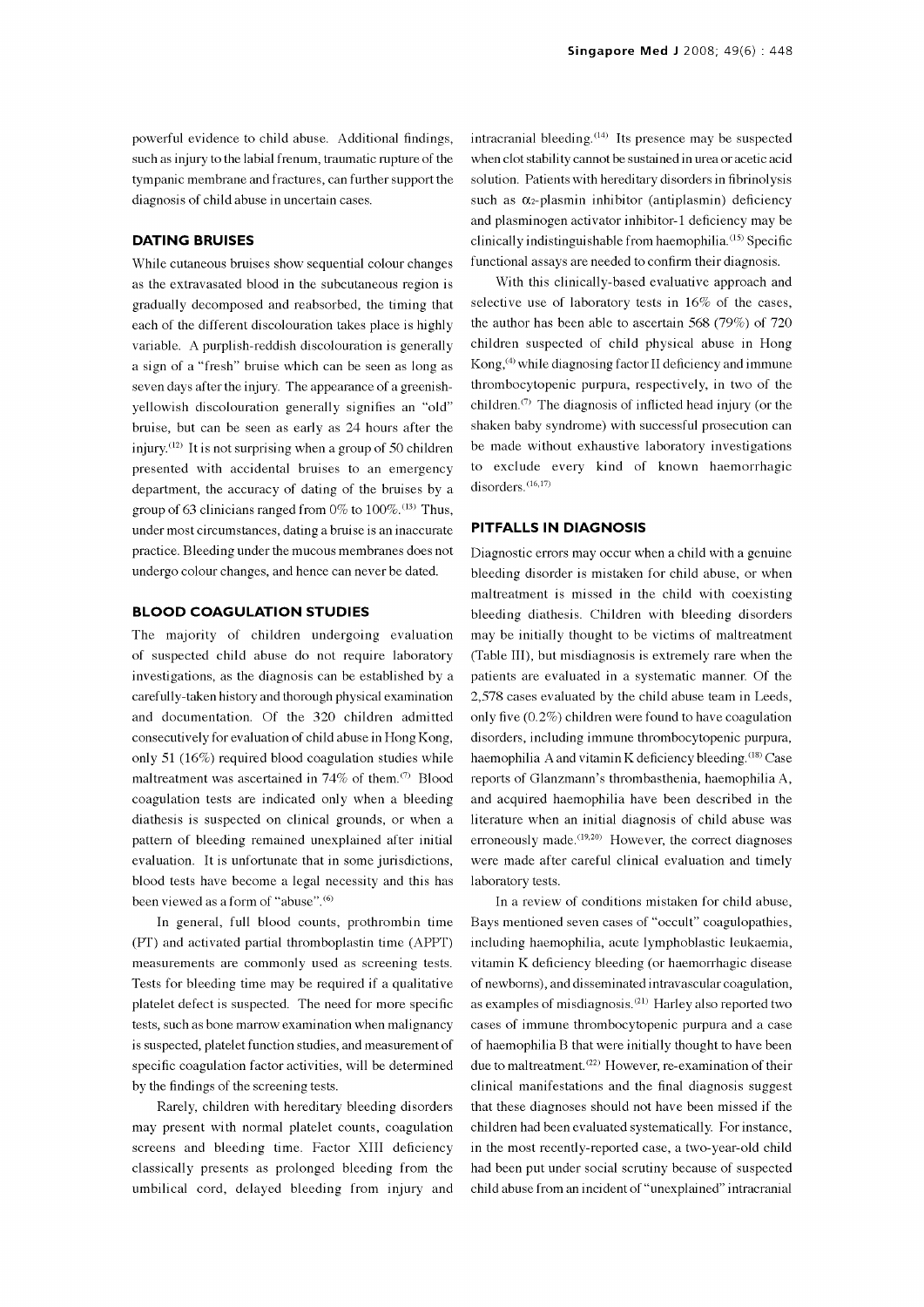bleeding. However, the history of excessive bleeding requiring transfusion therapy following cord removal, and a prior account of intracranial bleeding during infancy, had not been elicited properly. Although factor XIII deficiency was suspected, the diagnosis was missed because the screening test of clot solubility was done immediately after plasma transfusion treatment.<sup>(23)</sup>

It cannot be overemphasised that the finding of a coagulation abnormality does not exclude the diagnosis of child abuse. First, coagulopathy may be a consequence of physical abuse. Of the 101 children studied by Hymel et al for inflicted head injury, 54% had mild prolongation of PT and  $24\%$  had prolongation of APTT.<sup> $(24)$ </sup> Second, coagulopathy may be part of an induced illness. Munchausen syndrome by proxy has been reported with deliberate poisoning with rodenticide (superwarfarin).<sup>(25)</sup> Third, coagulopathy may coexist with child abuse. O'Hara and Eden diagnosed platelet aggregation disorder and von Willebrand disease in two children, respectively, in whom the diagnosis of physical abuse was also evident from the history and social enquiry. $(20)$ 

#### **CONCLUSION**

Clinicians play an important role in the evaluation of children who present with bruises. It is important to diagnose children with blood coagulation disorder timely so that they can receive the appropriate and specific treatment. It is also important to identify the children who have been abused so that preventive measures can be implemented to help them and their families. A systematic approach is necessary for accurate diagnosis, and the opinion of a haematologist should be sought when there is uncertainty in the diagnosis. A high index of suspicion is required in order for child abuse not to be overlooked.

#### REFERENCES

- 1. World Health Organization and International Society for Prevention of Child Abuse and Neglect. Preventing child maltreatment: a guide to taking action and generating evidence. Geneva: World Health Organization, 2006.
- 2. World Health Organization Regional Office for South -East Asia. Violence prevention in South -East Asia: a challenge for public health. Geneva: World Health Organization, 2003.
- 3. Kellogg ND, Committee on Child Abuse and Neglect. Evaluation of suspected child physical abuse. Pediatrics 2007; 119:1232-41.
- 4. Lee ACW, Li CH, So KT. Child physical abuse in a predominantly Chinese community. In: Lipshitz M, ed. Domestic Violence and

Its Reverberations. New York: Nova Scientific Publishers, 2006: 211-33.

- 5. Vora A, Makris M. An approach to investigation of easy bruising.<br> Arch Dis Child 2001; 84:488-91.<br> 6. Khair K, Liesner R. Bruising and bleeding in infants and children 5. Vora A, Makris M. An approach to investigation of easy bruising. Arch Dis Child 2001; 84:488-91.
- -a practical approach. Br J Haematol 2006; 133:221-31.
- 7. Lee ACW, Li CH, So KT. The impact of a management protocol on the outcomes of child abuse in hospitalized children in Hong Kong. Child Abuse Negl 2006; 30:909-17.
- 8. Lee ACW, So KT, Wong HL, Lau S. Penetrating pencil injury: an<br>1998; 22:749-52.<br>9. Roberts DL, Pope FM, Nicholls AC, Narcisi P. Ehlers-Danlos Lee ACW, So KT, Wong HL, Lau S. Penetrating pencil injury: an unusual case of child abuse. Child Abuse Negl 1998; 22:749-52.
- syndrome type IV mimicking non -accidental injury in a child. Br J Dermatol 1984; 111:341-5.
- 10. de Paepe A, Malfait F. Bleeding and bruising in patients with Ehlers-Danlos syndrome and other collagen vascular disorders. Br J Haematol 2004; 127:491-500.
- 11. Duncan CP, Westra SJ, Rosenberg AE. Case records of the Massachusetts General Hospital. Case 23-2007: A 9 -year -old boy with bone pain, rash, and gingival hypertrophy. New Engl J Med 2007; 357:392-400.
- 12. Stephenson T, Bialas Y. Estimation of the age of bruising. Arch<br>Dis Child 1996; 74:53-5.<br>13. Bariciak ED, Plint AC, Gaboury I, Bennett S. Dating of bruises in 12. Stephenson T, Bialas Y. Estimation of the age of bruising. Arch Dis Child 1996; 74:53-5.
- children: an assessment of physician accuracy. Pediatrics 2003; 112:804-7.
- 14. Anwar R, Minford A, Gallivan L, Trinh CH, Markham AF. Delayed umbilical bleeding - a presenting feature for Factor XIII deficiency: clinical features, genetics, and management. Pediatrics 2002; 109:e32.
- 15. Bauer KA. Rare hereditary coagulation factor abnormalities. In: Nathan DG, Orkin SH, eds. Nathan and Oski's Hematology of Infancy and Childhood. Philadelphia: WB Saunders, 1998: 1660-75.
- Lee ACW, So KT, Fong D, Luk SH. The shaken baby syndrome: review of 10 cases. Hong Kong Med J 1999; 5:337-41.
- 17. Lee ACW, Hau KL, Fong D. CT findings in hyperacute nonaccidental brain injury. Pediatr Radiol 2001; 31:673.
- Wheeler DM, Hobbs CJ. Mistakes in diagnosing non -accidental injury: 10 years' experience. BMJ 1988; 296:1233-6.
- Taylor GP. Severe bleeding disorders in children with normal coagulation screening tests. BMJ 1982; 284:1851-2.
- 20. O'Hare AE, Eden OB. Bleeding disorders and non-accidental injury. Arch Dis Child 1984; 59:860-4.
- 21. Bays J. Conditions mistaken for child abuse. In: Reece RM, ed. Child Abuse: Medical Diagnosis and Management. Philadephia: Lea & Febiger, 1994: 358-85.
- 22. Harley JR. Disorders of coagulation misdiagnosed as nonaccidental bruising. Pediatr Emerg Care 1997; 13:347-9.
- 23. Newman RS, Jalili M, Kolls BJ, Dietrich R. Factor XIII deficiency mistaken for battered child syndrome: case of "correct" test ordering negated by a commonly accepted qualitative test with limited negative predictive value. Am J Hematol 2002; 71:328-30.
- 24. Hymel KP, Abshire TC, Luckey DW, Jenny C. Coagulopathy in pediatric abusive head trauma. Pediatrics 1997; 99:371-5.
- 25. Babcock J, Hartman K, Pedersen A, Murphy M, Alving B. Rodenticide-induced coagulopathy in a young child. Am J Pediatr Hematol Oncol 1993; 15:126-30.